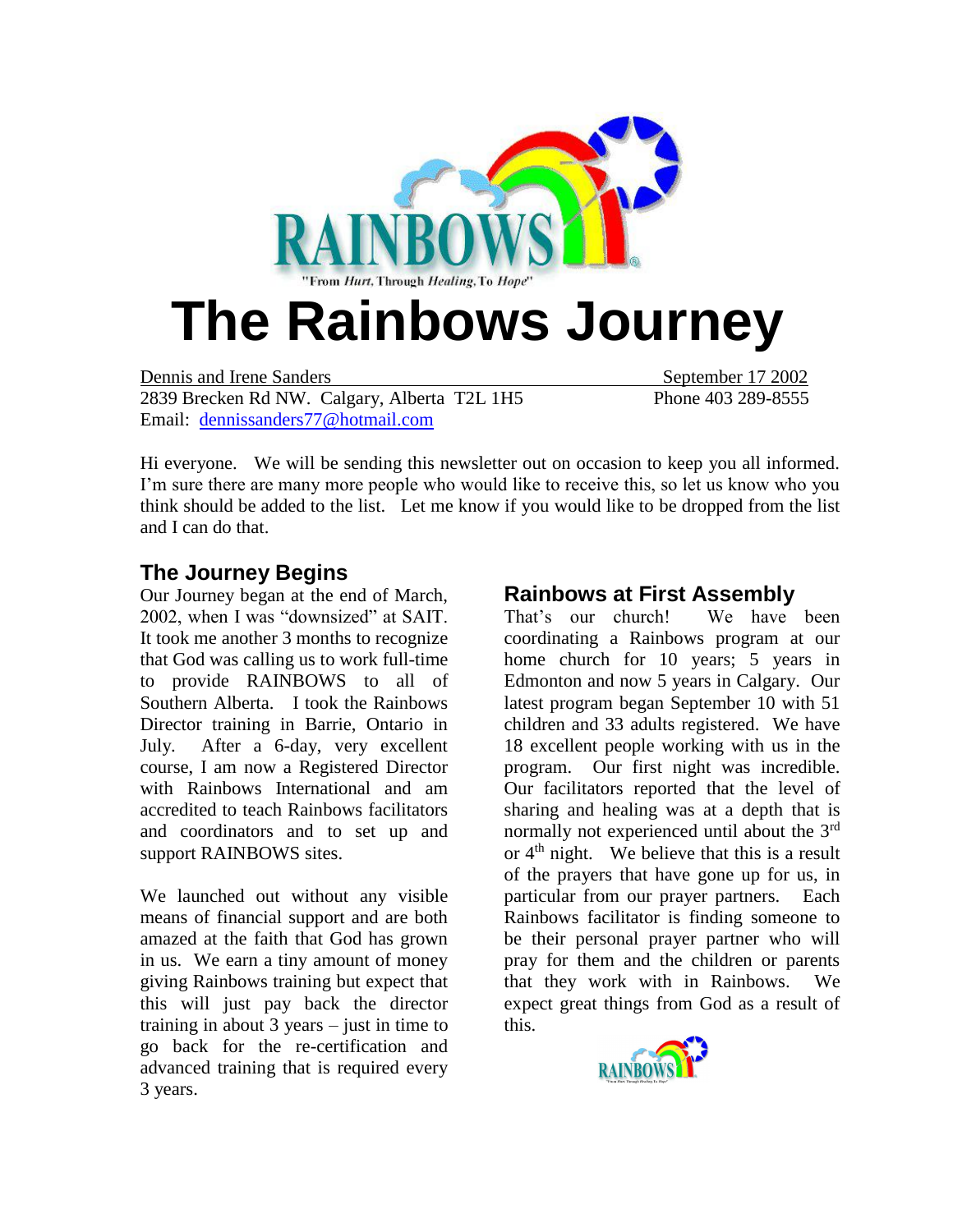## **What is RAINBOWS**

Rainbows provides a bridge to emotional healing for children and their families who are confronting death, divorce, or other painful family loss. Often, the pain and emotion that children live with because of their loss, can overpower their ability to function in the other areas of their life. When children have an opportunity to share their feelings with a trained, caring facilitator who simply listens and accepts them for who they are, their emotions can be healed and they can move on with life. Their relationship with people and with God can then begin to grow. RAINBOWS is a not-for-profit international organization that offers training and curricula for establishing peer support groups in churches, schools or other agencies. We have connected with this excellent organization and offer this program in southern Alberta.

## **What Did We Start With?**

When I assumed the directorship of southern Alberta, there were three churches and two schools actively offering the Rainbows program to children. Two other churches and one social agency have offered Rainbows in the past and intend to do so again in the future.

## **What Has Happened Lately?**

Wow, that's a big one. I feel like I am on the end of a rope that is being pulled down the road at 100 kilometers per hour. My legs are going like windmills just trying to keep up.

- Irene has been asked to give a presentation to a local Salvation Army Church on working with children.
- I have been asked to give a presentation on "grief and

spirituality" and the Rainbows program to a hospice.

- First Baptist Church in Calgary has signed on with the program and is planning to offer Rainbows in their area. Pray for them that God would bring in the children to them.
- Schools in the towns of Vulcan and Bassano are interested and we are giving a presentation at both schools within the next week. Schools are an excellent venue for Rainbows programs. Schoolteachers see firsthand the problems of divorce displayed in the children and many teachers desire to help. Dysfunctional behavior on the playground, and inability to learn are common for children suffering from the divorce of their parents.
- We just recently presented a full day training in Calgary for 26 people from 4 different churches who are now accredited to facilitate Rainbows groups.
- We are setting up our own not-forprofit corporation to handle the business end of all this. A board, as required by the government, is being formed and God is sending us good people with good advice in all the areas of the business that we need. An accountant has volunteered her time to do the bookkeeping required. We are in discussion with another accountant that is qualified to do the annual audit of the books as required. A family law lawyer has volunteered to be available to us any time when we need advice in that area. God is also bonding us with two of the Rainbows coordinators in Calgary who are a valuable source of support to us. We are blessed to have not one, but two psychologists who have volunteered to be on the board.
- We are in discussions with people with an aim to offer the Rainbows program on two local Indian reservations. This